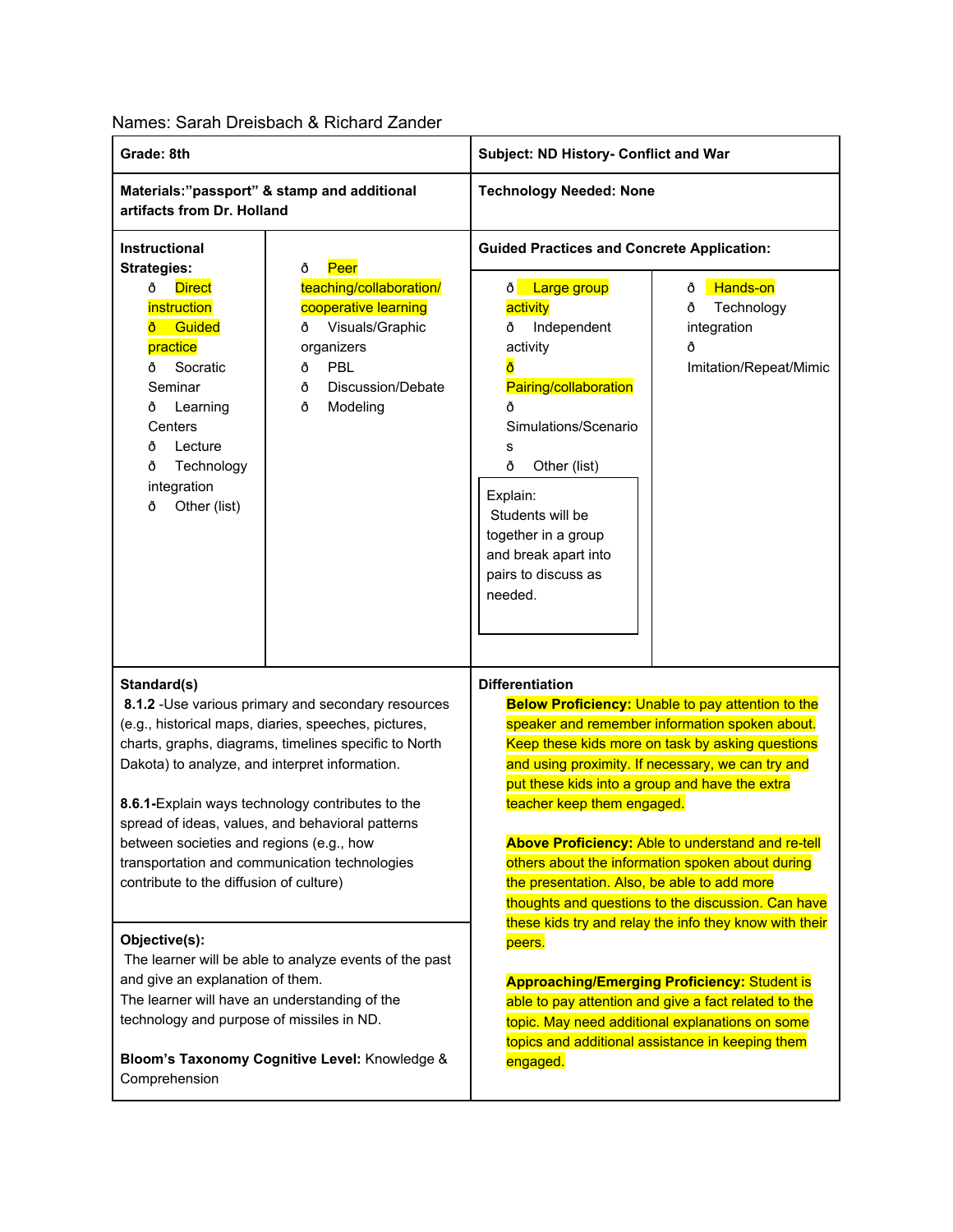|                                                                                                                                                                                                                                                                                                                                                                                                             |                                                                                                                                                                                                                                                                                                                                                                                                                                                                                                                                                                                                                                                                                                                                                                                                                                                                                                                 | Modalities/Learning Preferences: Prefer students<br>to be able to be involved in the discussion and<br>present a question or comment they thought was<br>interesting at the end of the presentation. This<br>presentation will lean towards people with auditory<br>and visual learning skills. However, it does have<br>some kinesthetic aspects to it.                                                           |  |  |
|-------------------------------------------------------------------------------------------------------------------------------------------------------------------------------------------------------------------------------------------------------------------------------------------------------------------------------------------------------------------------------------------------------------|-----------------------------------------------------------------------------------------------------------------------------------------------------------------------------------------------------------------------------------------------------------------------------------------------------------------------------------------------------------------------------------------------------------------------------------------------------------------------------------------------------------------------------------------------------------------------------------------------------------------------------------------------------------------------------------------------------------------------------------------------------------------------------------------------------------------------------------------------------------------------------------------------------------------|--------------------------------------------------------------------------------------------------------------------------------------------------------------------------------------------------------------------------------------------------------------------------------------------------------------------------------------------------------------------------------------------------------------------|--|--|
| Classroom Management- (grouping(s),<br>movement/transitions, etc.)<br>Students will be divided by groups based on the color<br>of "passport" given to them and they will then move<br>from station to station. The students will visit with<br>approximately three different groups. Each group will<br>have about eight minutes per station.                                                               |                                                                                                                                                                                                                                                                                                                                                                                                                                                                                                                                                                                                                                                                                                                                                                                                                                                                                                                 | <b>Behavior Expectations- (systems, strategies,</b><br>procedures specific to the lesson, rules, and<br>expectations, etc.)<br>Students are expected to transition from group to<br>pairing/collaboration/turn and talk without issue. We will<br>move from one part of the exhibit to another in an<br>orderly fashion. Students are expected to remain quiet<br>and not touch anything that we do not give them. |  |  |
| <b>Minutes</b>                                                                                                                                                                                                                                                                                                                                                                                              | <b>Procedures</b>                                                                                                                                                                                                                                                                                                                                                                                                                                                                                                                                                                                                                                                                                                                                                                                                                                                                                               |                                                                                                                                                                                                                                                                                                                                                                                                                    |  |  |
| Happen<br>mostly<br>before<br>arrival                                                                                                                                                                                                                                                                                                                                                                       | Set-up/Prep: Create "passports" to hand out to students and give each group of presenters a<br>different stamp.<br>This will happen as a large group                                                                                                                                                                                                                                                                                                                                                                                                                                                                                                                                                                                                                                                                                                                                                            |                                                                                                                                                                                                                                                                                                                                                                                                                    |  |  |
| Engage: (opening activity/ anticipatory Set - access prior learning/stimulate interest<br>/generate questions, etc.): Introduce yourselves to the students and give an explanation on what<br>we are going to be talking about for that time.<br>1<br>Ask them<br>"Have you ever been 45 feet below ground?"<br>Listen to their responses and explain to them we will learn about it in the coming minutes. |                                                                                                                                                                                                                                                                                                                                                                                                                                                                                                                                                                                                                                                                                                                                                                                                                                                                                                                 |                                                                                                                                                                                                                                                                                                                                                                                                                    |  |  |
| 5                                                                                                                                                                                                                                                                                                                                                                                                           | Explain: (concepts, procedures, vocabulary, etc.):<br>"How many Air Force Bases are in North Dakota?"<br>"Do you guys know how many ICBM (Inter Continental Ballistic Missiles) are in North Dakota<br>today?"<br>An Inter continental ballistic missile is a missile designed to carry a nuclear warhead across sea in<br>the event that a nuclear war were to break out or become necessary.<br>Speak about the impact the wars had on North Dakota and what North Dakota looks like today<br>towards military standpoints, such as missiles, army bases, and what it would look like for both the<br>men and women during those times. Also give a brief explanation of how the Cold War impacted the<br>North Dakota economy. For instance, the missiles brought more people here to build them and man<br>them. Thus, more people were living in North Dakota as a result and contributing to the economy. |                                                                                                                                                                                                                                                                                                                                                                                                                    |  |  |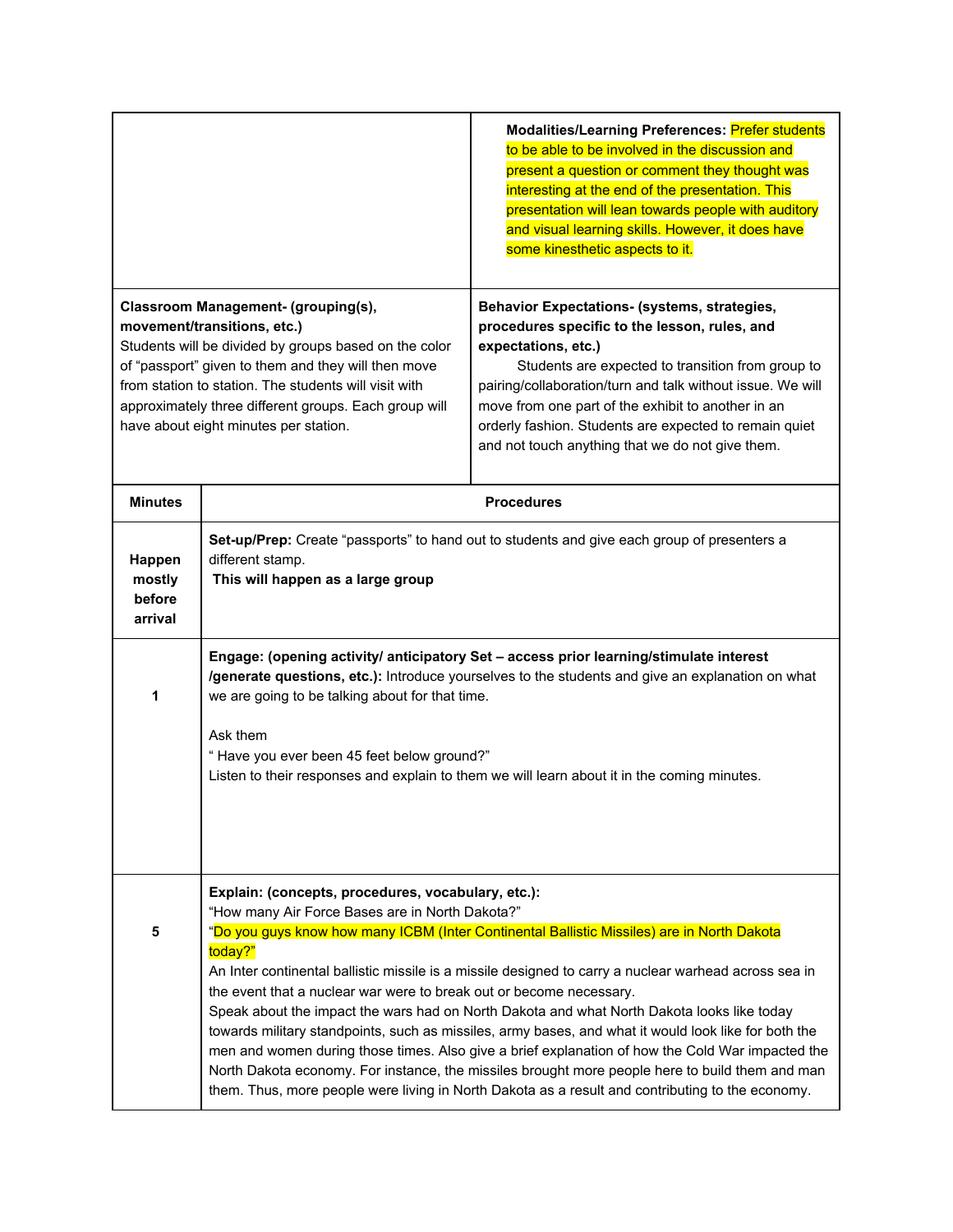|         | Motion toward control center:<br>"Ask them what they think this is?"                                                                                                                                                                                                                                                                 |
|---------|--------------------------------------------------------------------------------------------------------------------------------------------------------------------------------------------------------------------------------------------------------------------------------------------------------------------------------------|
|         | "What is it used for?"                                                                                                                                                                                                                                                                                                               |
|         | Show them a control center.<br>Explain what it did and how it worked. - The control center was responsible for the operation of the<br>missiles. It controlled the missiles- their launch and location.<br>Who operated it and how many were in ND. -Same as number of ICBMs.                                                        |
|         | "Are there any questions about the control center?"                                                                                                                                                                                                                                                                                  |
|         | Present them with some of the traditional garments worn by people at the time. Especially nuclear<br>preparedness clothing. Maybe get hands on a gas mask or gloves. Explain why these garments<br>were necessary if nuclear war was to break out.                                                                                   |
|         | Bring them into a mock bunker. Show them how someone manning a control center would have<br>lived and:                                                                                                                                                                                                                               |
|         | "Why were these bunkers so far below earth?"                                                                                                                                                                                                                                                                                         |
|         | -They were so far below earth to protect the individuals manning the control center in the event there<br>was nuclear war. Explain the sheer power of nuclear missiles and the damage they would bring in<br>the event they were to be used. (Mass destruction- places they were used would be severely<br>damaged if not destroyed. |
|         | May bring a gas mask (oxygen mask) similar to those used at the time as an artifact for the<br>kids to use.                                                                                                                                                                                                                          |
| 3       | Explore: (independent, concrete practice/application with a relevant learning task<br>-connections from content to real-life experiences, reflective questions- probing or clarifying<br>questions)                                                                                                                                  |
|         |                                                                                                                                                                                                                                                                                                                                      |
| $2 - 3$ | Review (wrap up and transition to next activity):<br>Begin to have the kids transition to the next station and have other kids come into our .                                                                                                                                                                                       |